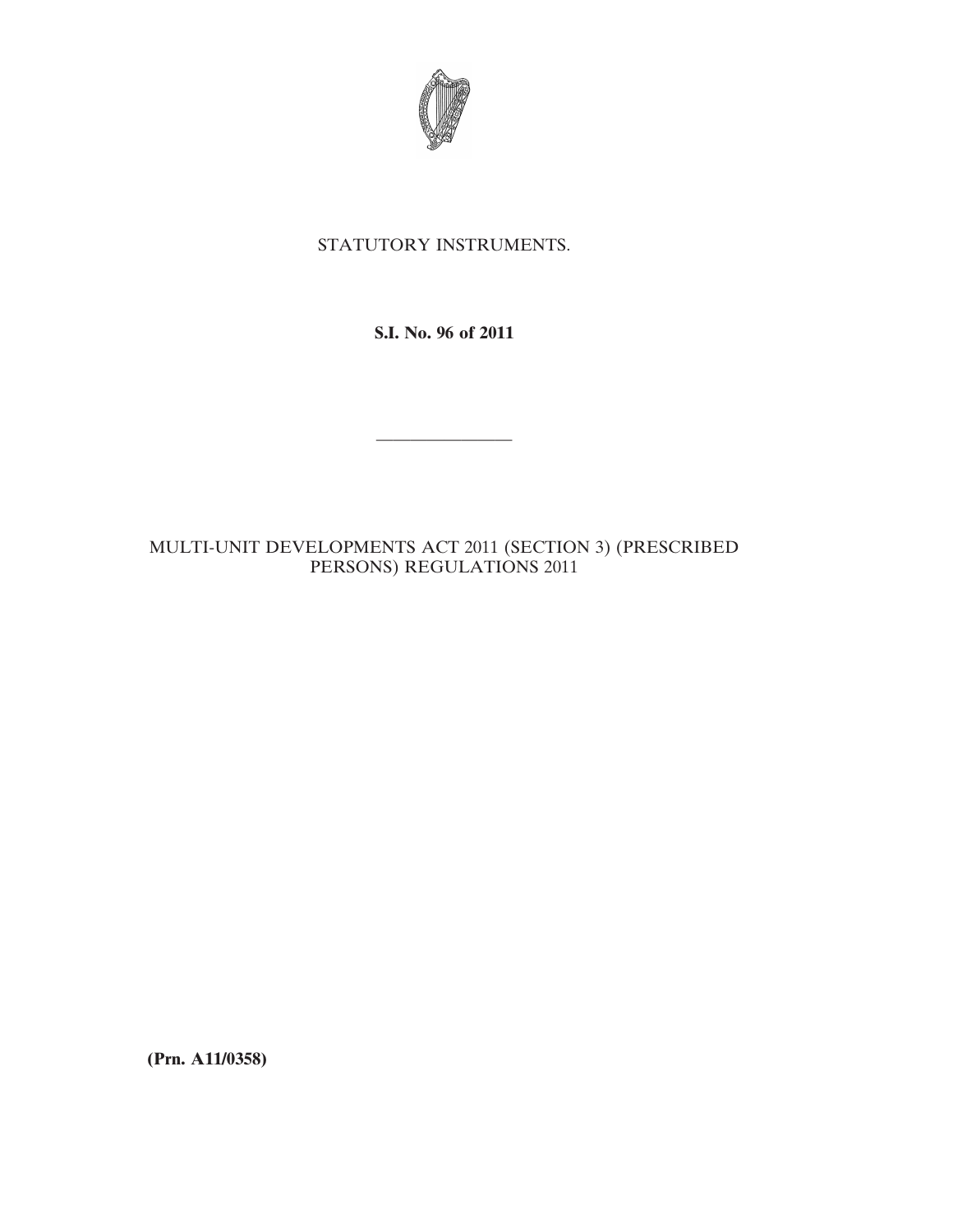## MULTI-UNIT DEVELOPMENTS ACT 2011 (SECTION 3) (PRESCRIBED PERSONS) REGULATIONS 2011

I, BRENDAN SMITH, Minister for Justice and Law Reform, in exercise of the powers conferred on me by section 3 of Multi-Unit Developments Act 2011 (No. of 2011), and having consulted with the Minister for the Environment, Heritage and Local Government, make the following regulations:

1. These Regulations may be cited as the Multi-Unit Developments Act 2011 (Section 3) (Prescribed Persons) Regulations 2011.

2. The classes of persons specified in the Schedule to these Regulations are prescribed for the purposes of section 3 of the Multi-Unit Developments Act 2011 (No. 2 of 2011).

*Notice of the making of this Statutory Instrument was published in "Iris Oifigiúil" of* 4*th March*, 2011.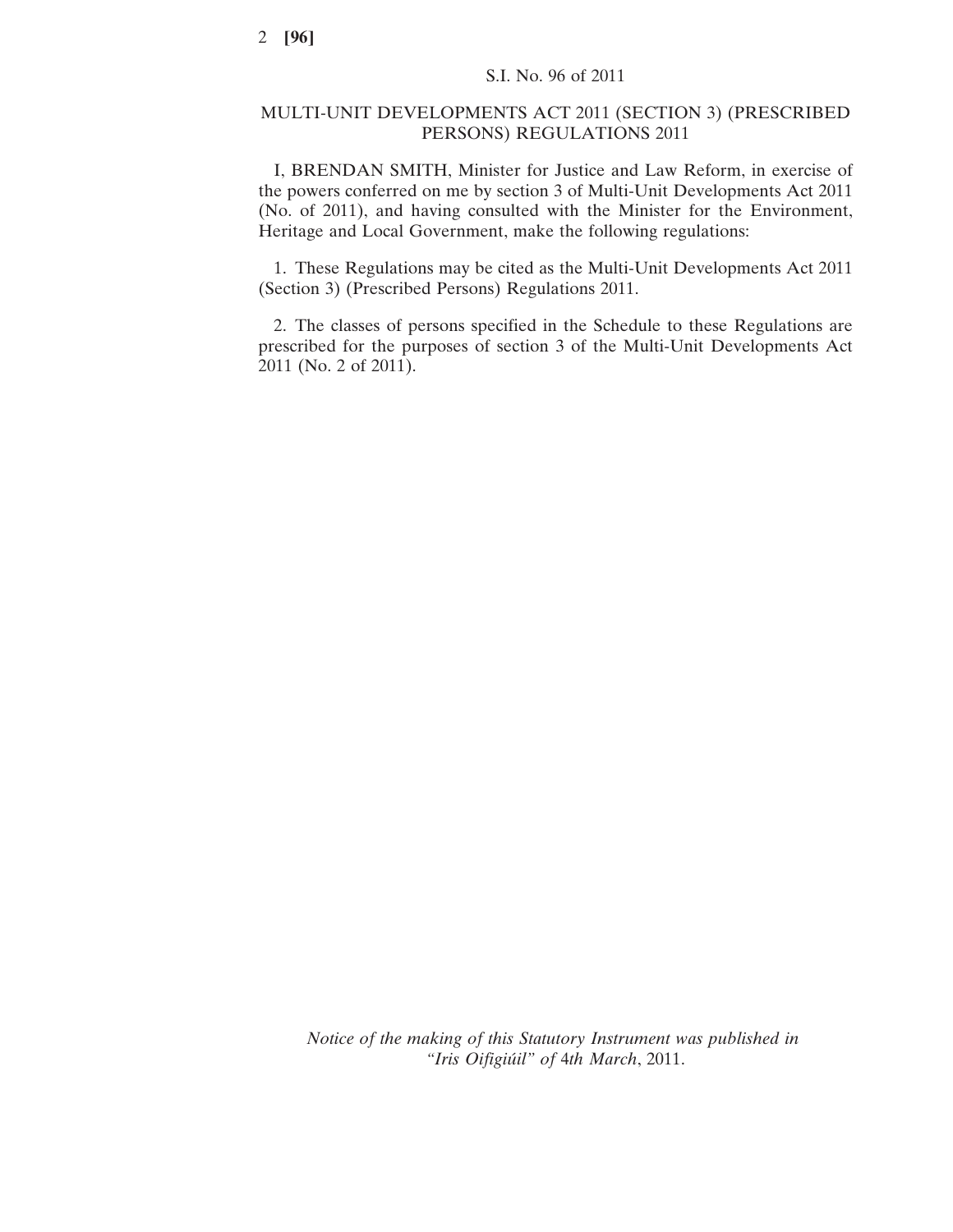**[96]** 3

## SCHEDULE

- A. Persons whose names are on the register for architects maintained pursuant to Part 3 of the Building Control Act 2007 (No. 21 of 2007).
- B. Persons whose names are on the register for building surveyors maintained pursuant to Part 5 of the Building Control Act 2007.
- C. Persons whose names are on the register of Chartered Engineers maintained pursuant to section 7 of The Institution of Civil Engineers of Ireland (Charter Amendment) Act 1969 (No. 1 (Private) of 1969).

GIVEN under my Official Seal, 2 March 2011.

L.S.

BRENDAN SMITH, Minister for Justice and Law Reform.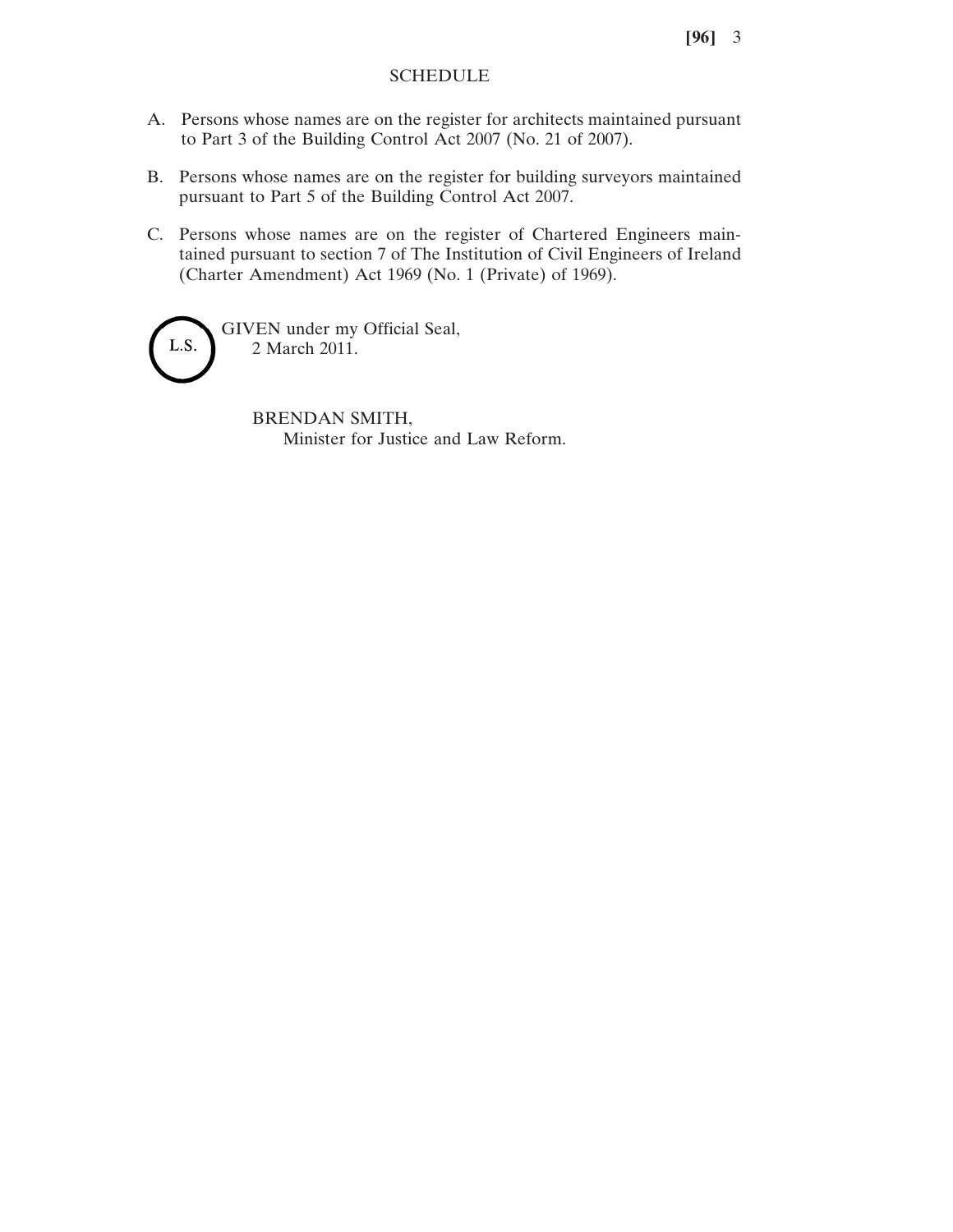*(This note is not part of the Instrument and does not purport to be a legal interpretation.)*

These regulations prescribe the following classes of person in the context of section 3 of the Multi-Unit Developments Act 2011.

- A. Persons whose names are on the register for architects maintained pursuant to Part 3 of the Building Control Act 2007 (No. 21 of 2007).
- B. Persons whose names are on the register for building surveyors maintained pursuant to Part 5 of the Building Control Act 2007.
- C. Persons whose names are on the register of Chartered Engineers maintained pursuant to section 7 of The Institution of Civil Engineers of Ireland (Charter Amendment) Act 1969 (No. 1 (Private) of 1969).